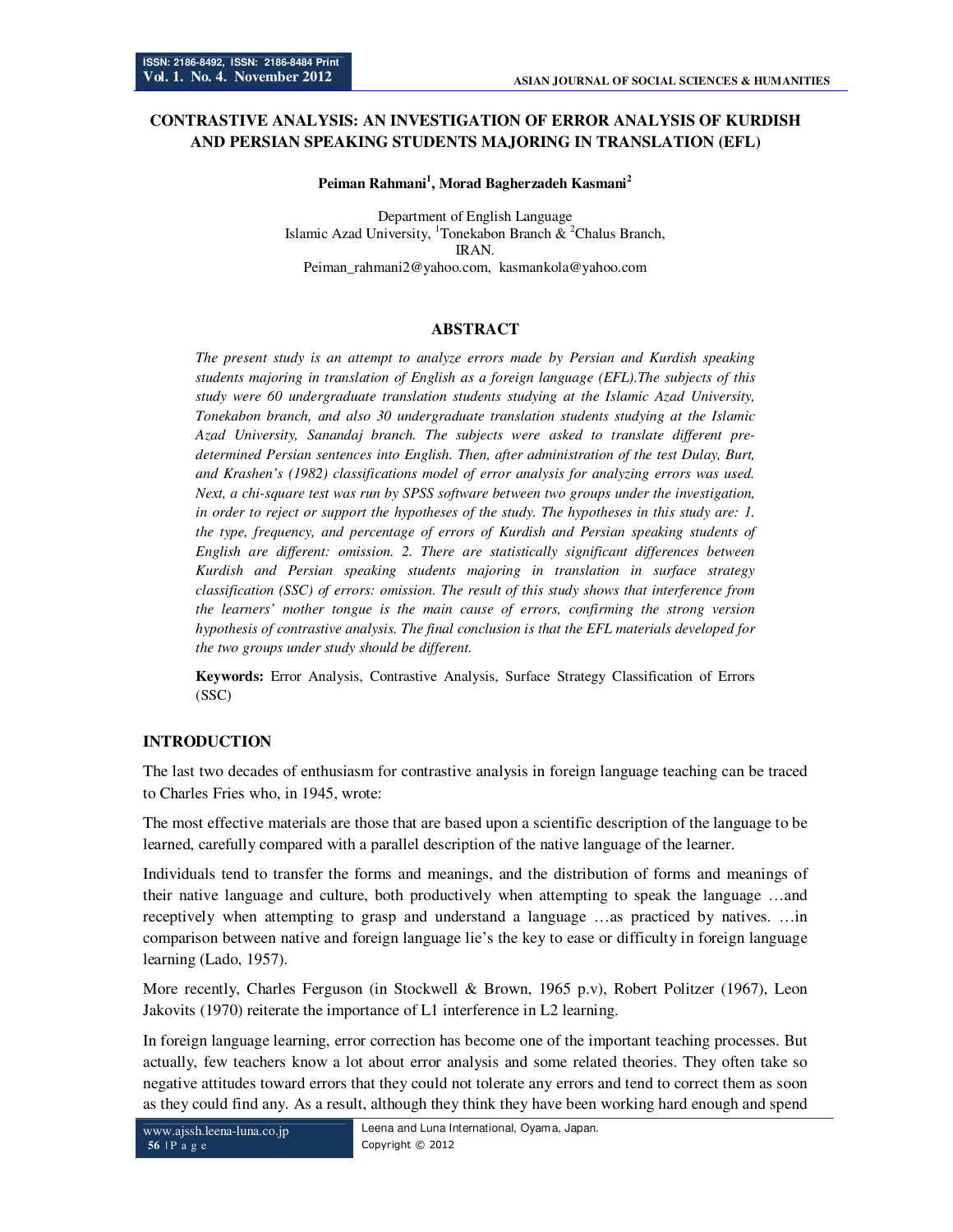much time and energy working on error correction, their effort is not effective and the students do not believe they have benefited a lot.

On the contrary, the students often feel upset, for they have found that there is a great gap between themselves and their teachers in dealing with errors and understanding of error correction. So, the present study helps Kurdish and Persian speaking students majoring in translation to tackle their errors and prevent from recomittance of them.

There are two hypotheses to be analyzed in this study:

**H1:** The type, frequency, and percentage of errors of Kurdish and Persian speaking students of English are different: omission.

**H2:** There are statistically significant differences between Kurdish and Persian speaking students majoring in translation in surface strategy classification (SSC) of errors: omission.

## **REVIEW of LITERATURE**

Mokerian (1986) conducted an error analysis at the University of Shiraz. The subjects in his study were 396 freshman students taking general English courses at Shiraz University in the winter of 1986. The students were asked to write compositions on the subjects "Why do you learn English?" The total number of sentences accumulated and studied was 2457, of which 755 were completely correct.1702 sentences were syntactically and morphologically erroneous. The results of Mokerians' study showed that 35.95% of the errors studied are ambiguous, 31.05% intralingual and 28.28% interlingual.

Sajjadi (1987) investigated the effects of three different tasks on the performances of a group of Iranian university freshman students at Shiraz University. A placement test was given to about 450 students. 39 students who scored almost similarly asked to perform the two task of 1) picture description 2) translation. He concludes that:

- 1. The number of styles produced by FL learners correlates with the number of tasks that they perform.
- 2. Learners identity accounts for what is labeled as sex-linked variation, i.e. males and female subjects score differently for the same task in the same setting.

In the study of language acquisition theory, error analysis occupies an important position. The first task of error analysis is to investigate errors and the second work is to classify errors. From a certain point of view ,the whole language acquisition theory is based on language and language errors investigating the basis on wrong classification, many researchers from the 60's began the study of language errors, and some experts (such as Krashen put the people involved in this work is called " error analysis exercise "(The Error Analysis Movements) .

In this "movement" the researchers have proposed several classification system, in practice, this classification systems gradually language academic recognition. In the present study, the obtained data will be explained based on surface strategy classification (SSC). These classifications of errors made by the learners are divided into the following four kinds of forms including: omission, addition, misformation, and misordering (Dulay, Burt, & Krashen (1982), the present specifically considered omission types of errors made by the learners.

## **METHOD**

The subjects of the present study were 30 undergraduate Persian speaking students majoring in translation studying at the Islamic Azad University, Tonekabon branch and 30 undergraduate Kurdish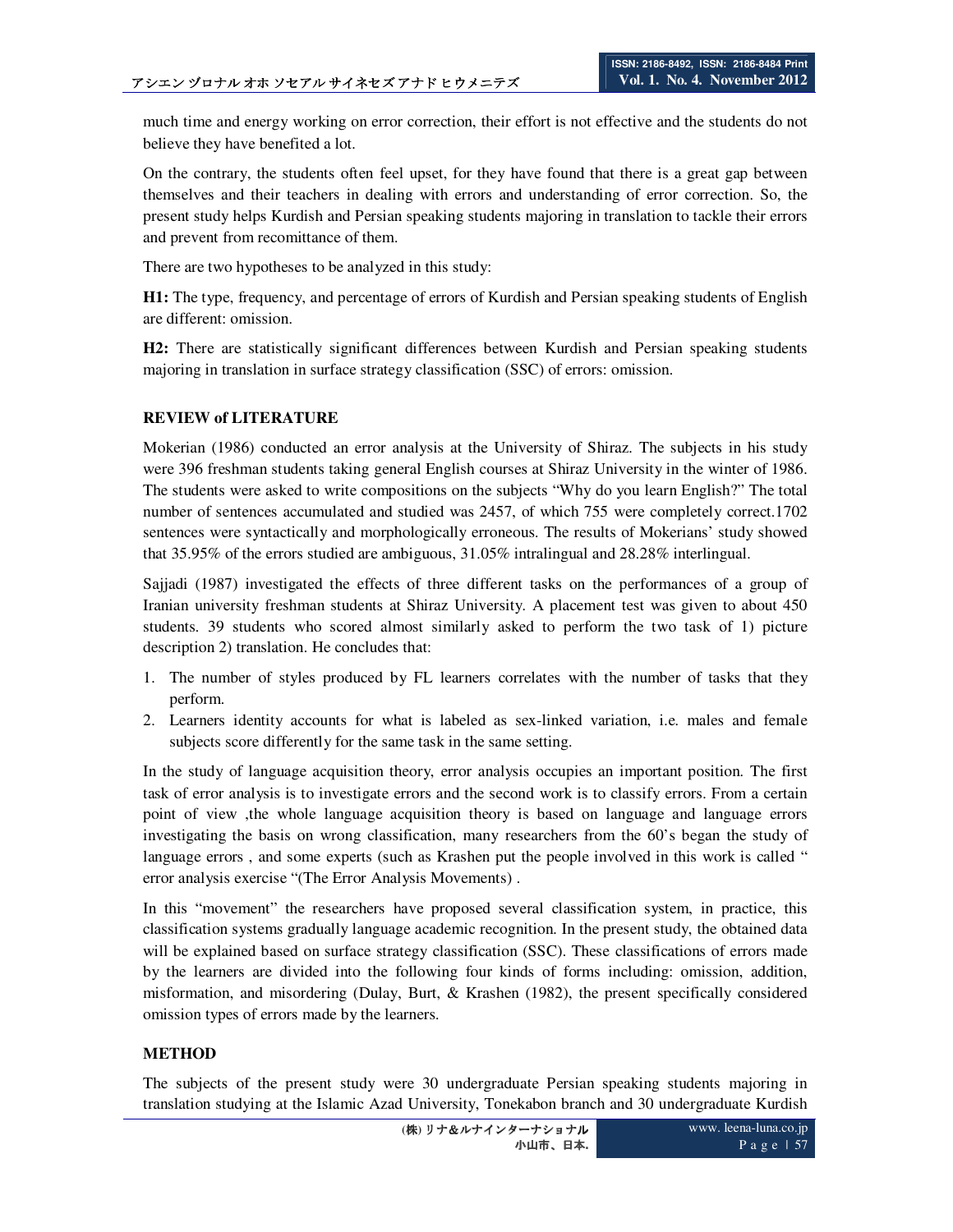speaking students majoring in translation studying at Islamic Azad University, Sanandaj branch. Their participation was voluntary and their answer would be treated confidentially and they were not paid for their participation.

#### **Material**

Persian sentences were randomly extracted from thesis defended at Shiraz University, the reliability of which has been confirmed, and the subjects were asked to translate them into English.

### **Procedure**

The present study took place in the spring and fall semester 2011between undergraduate students majoring in translation. Before the distribution of the test, some useful test rubrics were given. Next, the researcher asked them to translate the Persian sentence into fluent English. It should be noted that, the participants were not allowed to use any kind of dictionaries. They were also allowed to leave at any time they wished to. Then, after the collection of the data, frequency of the learners' errors was counted. In addition, the researcher manipulates Dulay, Burt, and Krashen (1982) classification model of errors in order to classify them. Finally, a chi-square test was run by SPSS software to find out whether the differences between the errors made by the two groups under the investigation are statistically significant or not.

### **RESULTS**

**Table 1. The total results of the H2 omission errors in SSC**

| <b>Omission</b> | <b>Kurdish and Persian</b><br>speaking students (KPSS) |
|-----------------|--------------------------------------------------------|
| Chi-Square      | .750 <sup>a</sup>                                      |
| Df              | 6                                                      |
| Sig             | .993                                                   |

After running the chi-square by SPSS software, the obtained **χ²** was **0.750.** In comparison with **0.050** level of significance in behavioral science it obvious that there is no statistically significant differences concerning the total number of omission errors between Kurdish and Persian speaking students majoring in translation in surface strategy classification (SSC) of errors. So, the second hypothesis (H2) of the present study was rejected. (**P ˃0.050**)

H1 answer: Based on the obtained data in table 1 and 2 (See appendices) the frequency, type, and percentages of errors between Kurdish and Persian speaking translation students are different. So, the first hypothesis of this study was supported. It is worth mentioning that the only similarity between these groups is that these groups made omission error more than the other errors. This demonstrates the fact that these learners are not familiar with the application of preposition in the target language structure and mistakenly omit certain elements in the target language.

### **DISSCUSION AND CONCLUSION**

The result of the hypotheses of the present study shows that there are no statistically significant differences between these two groups in omission part, in which these learners made such kinds of errors because of the unfamiliarity with the appropriate application of the target language preposition.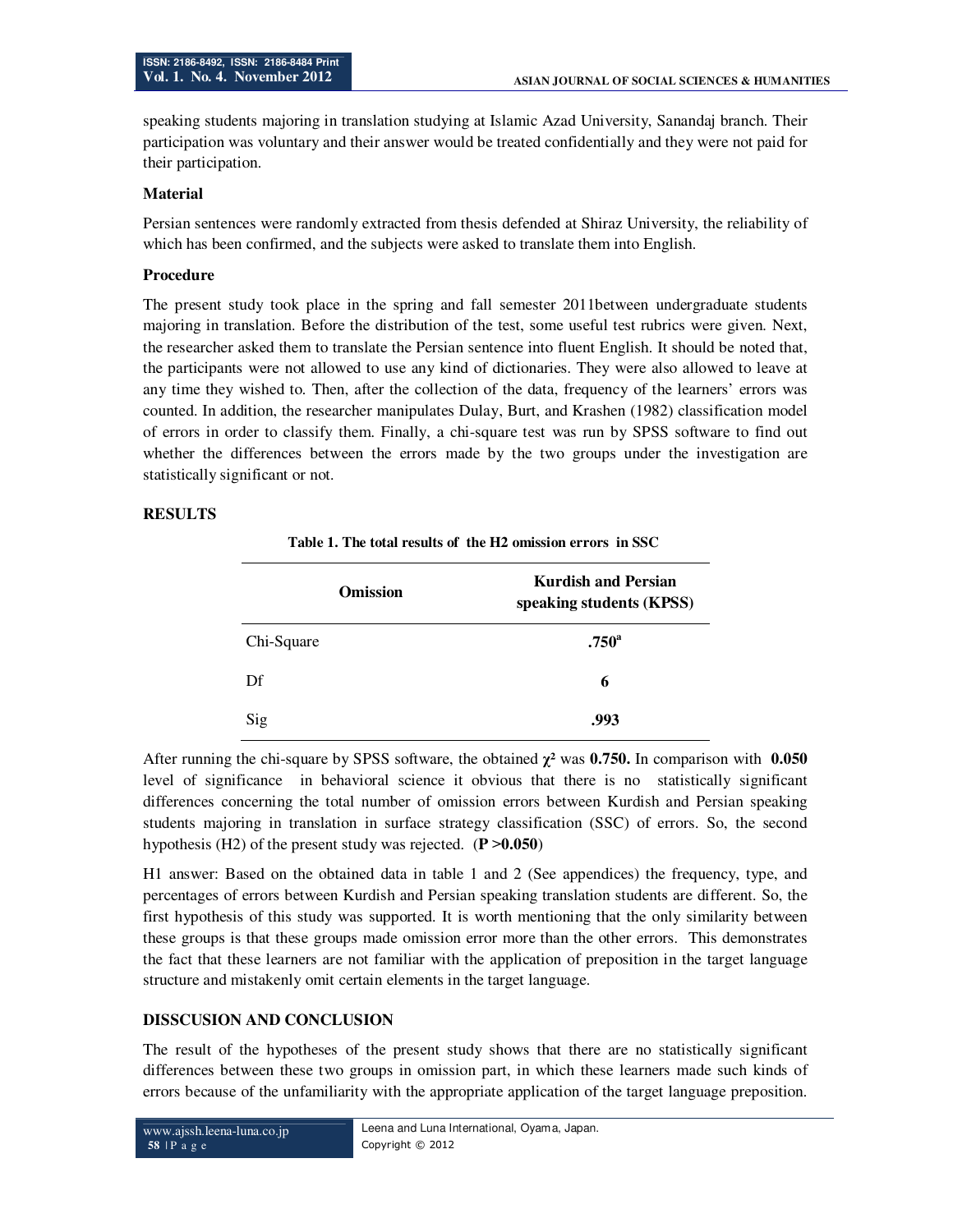Second, the teachers should help students to become aware of the fact that there are some words which untranslatable and the best way to learn them is to ask a specialist to find their right equivalent in the target language. Third, the teachers should give an emphasis on the learners' errors indirectly, give them feedback and then correct them, and should employ the best strategy to tackle the learners' errors. Finally, different EFL materials should be developed for students with different language background.

## **REFERENCES**

- Brown, H.D. (2007). *Principles of Language Learning and Teaching* (5<sup>th</sup>ed.). New York: Longman.
- Brown, J.D. (1988). *Understanding research in second language learning: A teacher' Guide to statistics and research design.* Cambridge, Cambridge University Press.
- Ellis, R. and Barkhuizen, G. (2009). *Analyzing learner language.* Oxford: Oxford University Press.
- Fallahi, M. (1991). *Contrastive linguistics and analysis of errors, volume 1: The grammatical structure of English and Persian.* Tehran: Markaz Nashre-e-Daneshgahi.
- James, Carl. Contrastive analysis. Longman, 1980.
- Keshavarz, M.H. (1994). *Contrastive analysis and erroranalysis.* Tehran: Rahnama publications.
- Keshavarz, M.H. (2010). *Contrastive analysis and error analysis.* Rahnama Press.
- Richards, J. C. and Schmidt, R. (2002). *Longman dictionary of language teaching and applied linguistics.* Essex: Pearson Education Limited.
- Yarmohammadi, L. (2001). *A contrastive analysis of Persian and English.* Tehran: Payame Noor University Publication.
- Yarmohammadi, L. (2002). *A contrastive analysis of Persian and English.* Tehran: Payame Noor University Press.